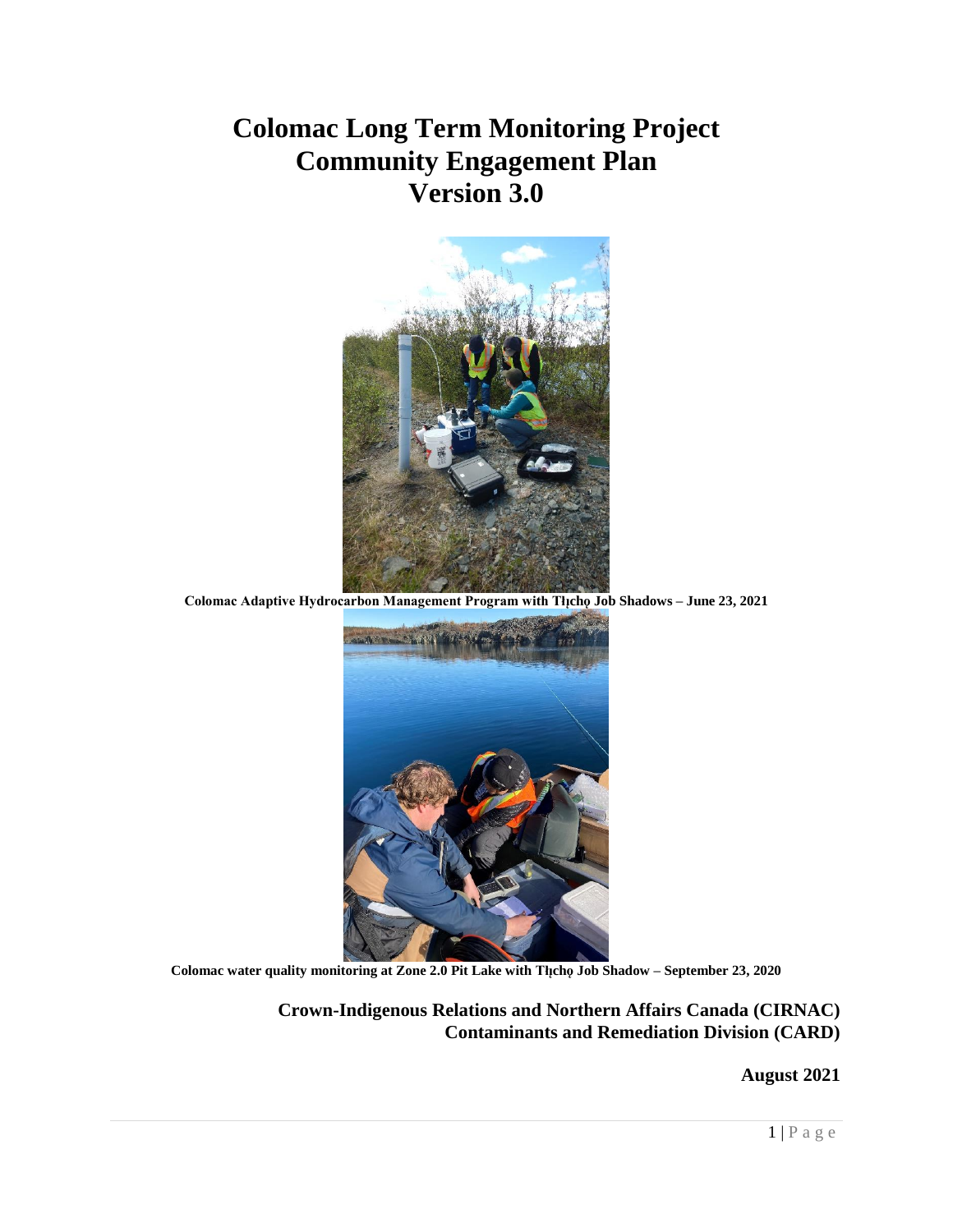Submitted to the Wek'eezhii Land and Water Board by:

**Dawn Keim Project Manager Long Term Monitoring Program Contamination and Remediation Division** Crown-Indigenous Relations and Northern Affairs Canada

Reviewed by:

Verender

**Violet Camsell-Blondin Lands Regulation Manager Department of Culture and Lands Protection Theho Government** (Note: This signature represents agreement on the contents of the log and record, but does not necessarily imply agreement on the topics that were discussed or decisions that were made).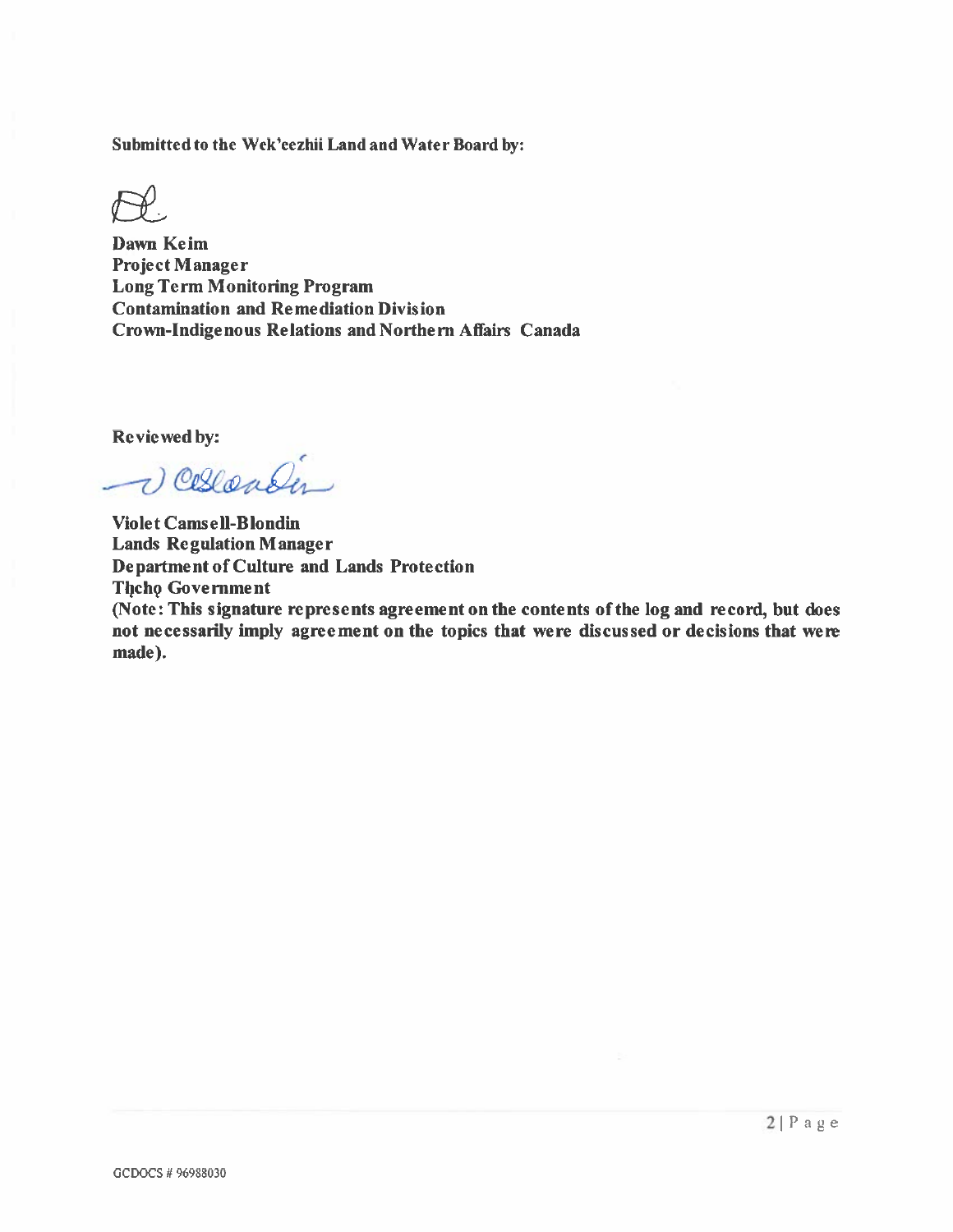#### **1. Project Description**

The Colomac Site is a former gold mine located approximately 220 kilometres (km) north of Yellowknife in the Northwest Territories. The mine was last operated by Royal Oak Mines Inc., with operations ceasing in December 1997. The mine was placed into care and maintenance for a brief period and, when Royal Oak filed for bankruptcy in 1999, the property was turned over to Crown-Indigenous Relations and Northern Affairs Canada (CIRNAC). The site was remediated between 2005 and 2011 and is currently in post-remediation long term monitoring.

The former Colomac Mine site was made up of three distinct areas. A central area between Baton and Steeves Lakes contained the main ore deposits (Zone 2, 2.5 and 3) and the waste rock piles; the mill, power generation and distribution, fuel storage and garage/shop facilities; and, the camp, storage yards, roads, airstrip and other infrastructure. The Tailings Containment Area (TCA) was located to the North, about 4 km from the camp/mill area. A road, tailings line and power line connected the camp/mill area and the TCA. The third distinct area consisted of the Kim and Cass secondary ore deposits located about 12.5 km to the South of the camp/mill area. An all-weather road connected the Kim and Cass and mill/camp areas.

Upon assuming custodial responsibility of the Colomac site, CIRNAC made a decision to work closely with the Theorem in all aspects of the site remediation project. This included: working as partners in the care and maintenance of the site, selection of remedial options and development of the Colomac Site Remediation Plan, March, 2004 (RAP); engaging The ho-based companies to carry out site remediation and in doing so, creating opportunities for The training and capacity building. During the remediation phase the Colomac Project became a standing agenda item at meetings of the Tłįcho Leadership Committee (Grand Chief, Community Chiefs, and selected Elders). The Tłıcho hired a Community Liaison Officer and constituted a Colomac Elders Advisory Group, all with the funding provided by CIRNAC.

The Long Term Monitoring phase of the project has been ongoing since 2012, and has included the Job Shadow Program with the Tłįcho Government. Annual Contribution Funding Agreements are held with the The Government to support capacity building through Job Shadows and Wildlife Monitors onsite, as well as community updates on the progress of Colomac Long Term Monitoring Project.

1.1 Revisions to Community Engagement Plan

Table 1 tracks the Plan revisions and ensures that all stakeholders have the most up to date copy of the plan. The table will be updated each time a revision is made to the Community Engagement Plan.

| <b>Version</b><br># | <b>Crown Approval</b>             | Date             | <b>Sections</b><br><b>Comments</b><br><b>Revised</b>         |                                           | <b>Revision</b><br><b>Distribution</b><br>Date | GCDoc#   |
|---------------------|-----------------------------------|------------------|--------------------------------------------------------------|-------------------------------------------|------------------------------------------------|----------|
|                     | Ron Breadmore.<br>Project Manager | December<br>2014 | Not.<br>Applicable                                           | Not Applicable                            | Not Applicable                                 | 674408   |
| 2                   | Ron Breadmore,<br>Project Manager | May 2016         | $1-9A1.1$ ,<br>$8\&9^B$<br>Appendices<br>A,B & D.            | Update in response<br>to WLWB<br>comments | May 2016                                       | 674408   |
| 3                   | Dawn Keim,<br>Project Manager     | August<br>2021   | $1, 3, 5, 6 \&$<br>$7^{\circ}$ , 8.<br>Appendices<br>$A-C.D$ | Not Applicable                            | Not Applicable                                 | 97405897 |

**Table 1. Revision history of the Community Engagement Plan**

A General changes have been made, including update of the Department and division names, additional detail to better explain historical engagement and changes to update the Plan for 2016.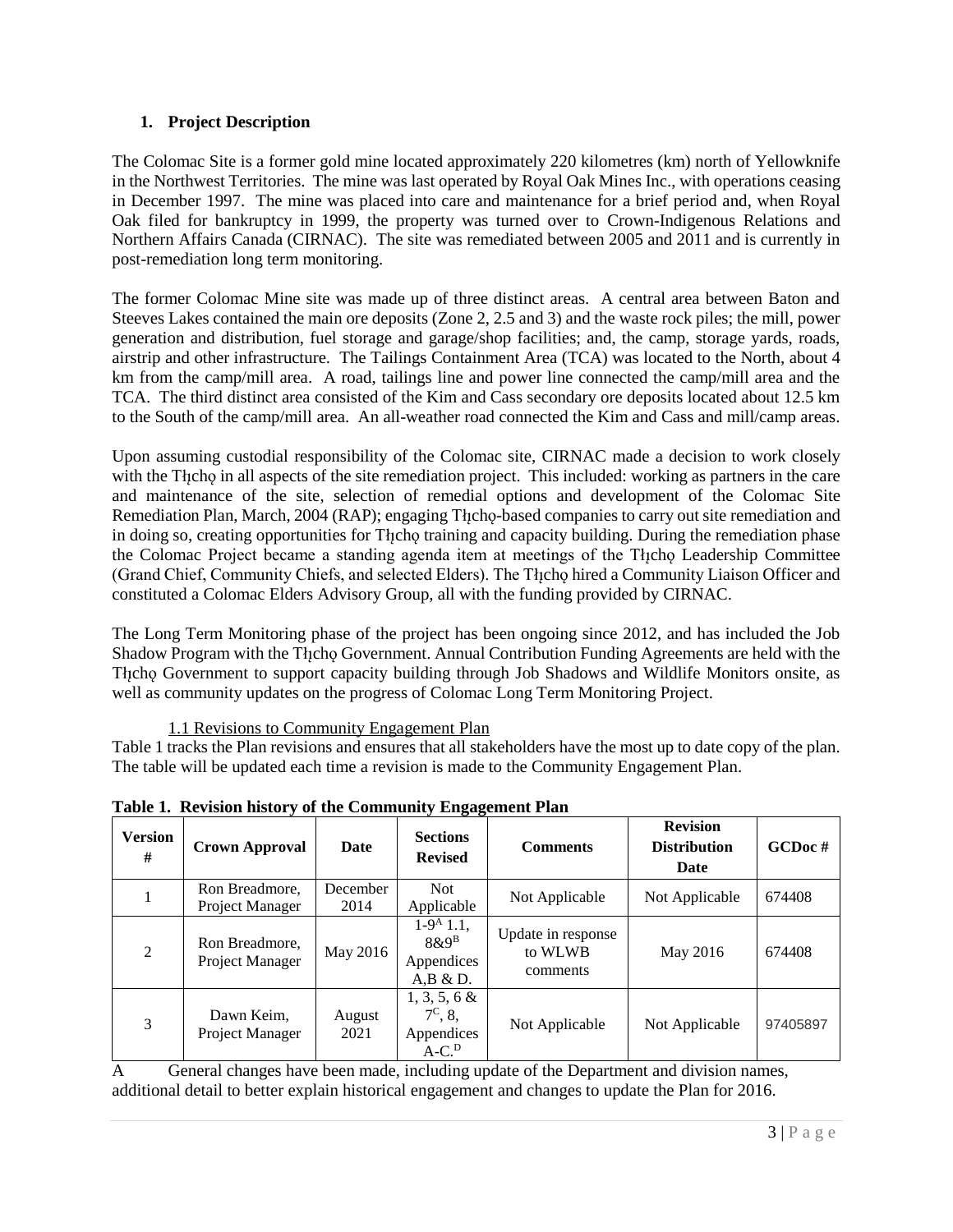B Specific changes made in response to comments from the Wek'eezhii Land and Water Board (WLWB) include:

- Section 1.1 has been added to provide version control and to highlight changes requested by the WLWB;
- Section 8 now provides a table that outlines future engagement events and scenarios that trigger engagement;
- Section 9, which is new to the Plan, outlines the process that will be used to resolve disputes that may arise during engagement;
- Appendix A has been updated and the format has been revised to reflect the WLWB suggested layout;
- Appendix B, which is new to the Plan, includes a summary of the engagement information provided in Appendix A; and,
- Appendix D which is new to the Plan includes a letter from the Theorem indicating their agreement to use the dispute resolution process outlined in Section 9.
- C Elders Committee are no longer active in the Long Term Monitoring Phase.
- D Appendix A and B have been combined into one complete engagement log.

#### **2. Objectives**

The objectives of the Colomac Engagement Plan are to:

- Continue community understanding of the Colomac Monitoring Project;
- Increase community participation in community-based monitoring processes;
- Facilitate the exchange of technical information and traditional knowledge regarding the Colomac Monitoring Project.

In accordance with the Mackenzie Valley Land and Water Board Engagement Guidelines for Applicants and Holders of Water Licences and Land Use Permits, the Colomac Engagement plan has been designed to

- Describe the goals and the methods of engagement;
- Outline a frequency of engagement that allows for relevant and timely information sharing;
- Establish a process that allows the affected party to raise concerns or issues;
- Allow opportunities for, when appropriate, community meetings to take place to be inclusive of perspectives from all sectors of the community, including women, youth, and Elders;
- Ensure the proponent has procedures in place to understand and respond to issues as they arise; and
- $\bullet$  Build relationships with the Theorem proactively.

#### **3. Project Background**

Colomac was impacted by contamination such as cyanide impacted tailings and hydrocarbon impacted soils, resulting from the intermittent operation of the mine between 1989 and 1997. The original operator of the mine went into receivership and then declared bankruptcy, resulting in site abandonment. In 1999, Colomac became the responsibility of CIRNAC; originally under the Royal Oak Project Team and eventually the Contaminants and Remediation Division (CARD). Between 1999 and 2011, Public Works and Government Services Canada (PWGSC) and CIRNAC assessed and remediated all identified environmental impacts at the site.

Full-scale remediation occurred in two main phases. The first, referred to as the Major Civil Works started in 2005-06 and was largely completed in 2006-07. Under the Major Civil Works, the Remediation Contractor built a new dam, covered the exposed tailings in the Tailings Containment Area (TCA), built a discharge channel at Dam 2 and constructed a drainage channel between Spruce and Tailings Lakes. The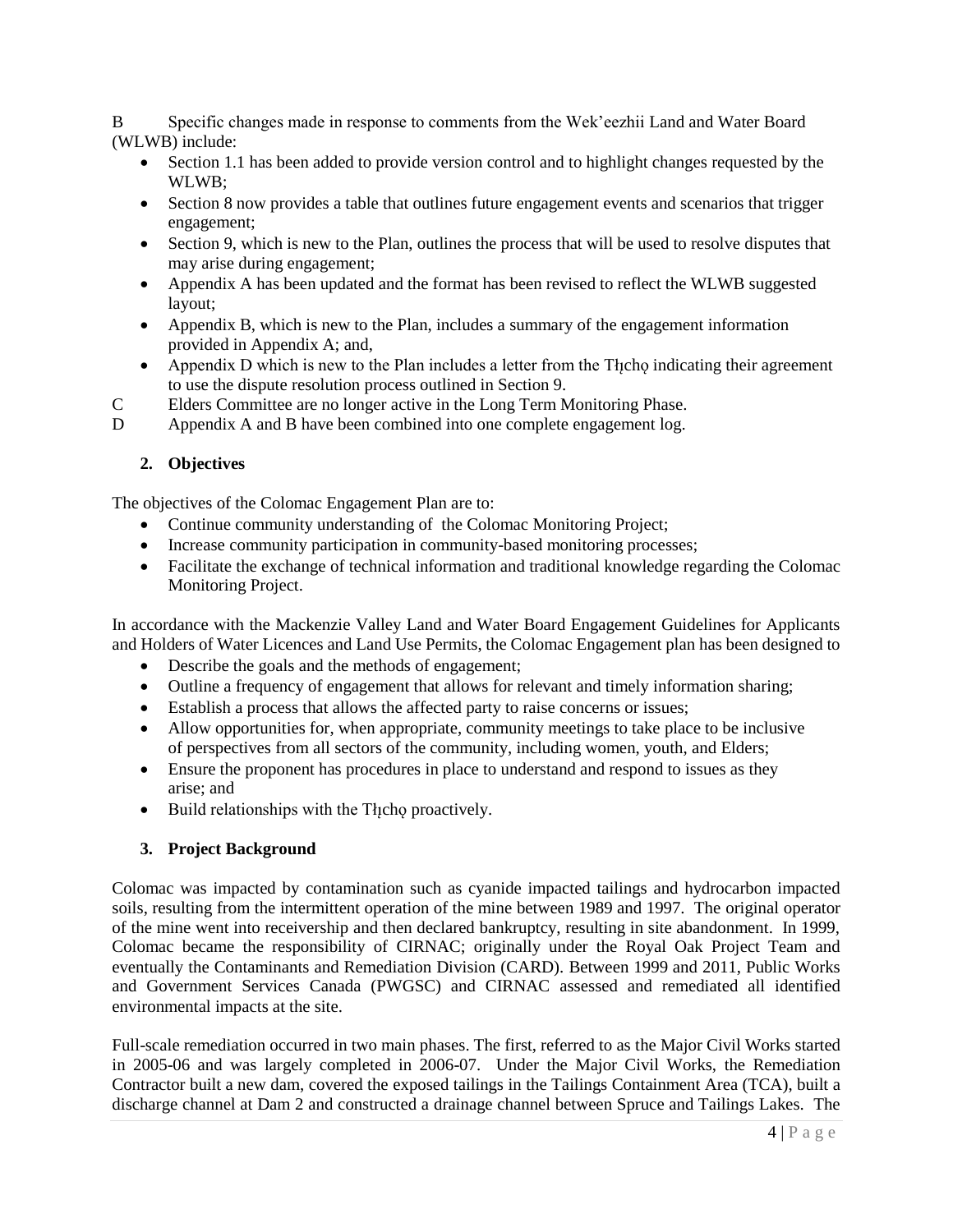second full-scale remediation phase is referred as the Final Remediation and Restoration Works, which were performed between 2010 and 2012. Mine elements like open pits, roads, yards, quarries, borrow areas, mine infrastructure and buildings, equipment, hydrocarbon contamination and hazardous and nonhazardous wastes, were addressed in accordance with the Remedial Plan submitted to the WLWB.

The Long Term Monitoring Program began in 2012, and is now in effect to verify the success of the remedial efforts. The Long Term Monitoring Program is intended to fulfill commitments and monitor the ongoing compliance with the WLWB and Fisheries and Oceans Canada.

#### **4. Archaeological Sites**

There are no known archaeological sites in the Colomac vicinity. The area of activity for the Colomac Monitoring Project is exclusive to previously disturbed areas of the former mine. Disturbance of sites of archaeological or historical significance will not occur.

#### **5. Previous Community Engagement**

CIRNAC has previously held Water Licences MV2000L2-0018, MV2002L2-0001, MV2004L8-0001 and W2009L8-0003, and currently holds Water Licence W2014L8-0003 for the Colomac site. CIRNAC has previously held Land Use Permits MV2000X0072, MV2002X0014, MV2004X0023 and W2009X007, and currently holds W2014X004. Aspects of previous engagement efforts have been reported under these Licences and Permits.

The Colomac Project has significantly contributed to the training, employment and capacity of northern and The people. Hiring of The ho companies to operate the site between 2001 and 2005 was done by means of Contribution Funding Agreements. From that point on, open and competitive procurement methods were utilized to hire contractors. Thcho companies successfully bid for aspects of the Colomac work between 2005 and 2011. The project generated seasonal and full time employment for around 60 people, with 70% of that northerner, and 50% Indigenous (mainly Theophetherm and capacity people, with 70% of that northerner, and 50% Indigenous (mainly Theophetherm and capacity building program was substantial, with about 23 people per year receiving an average of 60 hours per year of training. About 60% of the trainees were Indigenous. During this time, the Contractor developed the Apprenticeship Program using Colomac Mine Site for training, and 20 apprentices were selected with over half being Theno.

The Colomac Remedial Plan was developed with the full participation of Theo Elders and Executive. The The cho adopted a more traditional approach to decision making that did not rely on the evaluation model used by CIRNAC. The Thcho Executive and Elders dedicated three days to reviewing the remedial options for Colomac and selecting their preferred options in April 2003. CIRNAC also met in 2003 to rate remedial options. Although the Thcho and CIRNAC evaluated the remedial options for Colomac using different and separate processes, there was general agreement among the options selected.

The Theo Government and Elders were extensively engaged throughout the Colomac Assessment and Remediation Process. Community updates were provided three to four times a year, where progress of the work at Colomac was provided to the communities and/or to the Tłįcho Government.

In the Long Term Monitoring Project, Tlicho Government has held Contribution Funding Agreements with CIRNAC to continue community engagement and capacity building, in the form of Wildlife Monitors, and the instigation of a Job Shadow Program. The Job Shadow program engages two youth from each of the communities for a day of in-class learning and three days onsite at Colomac, providing assistance and hands-on environmental monitoring. The Tlicho Government also lead a Community Based Monitoring Workshop (February 2021), and invited elders and youth to participate in discussing the future of the Job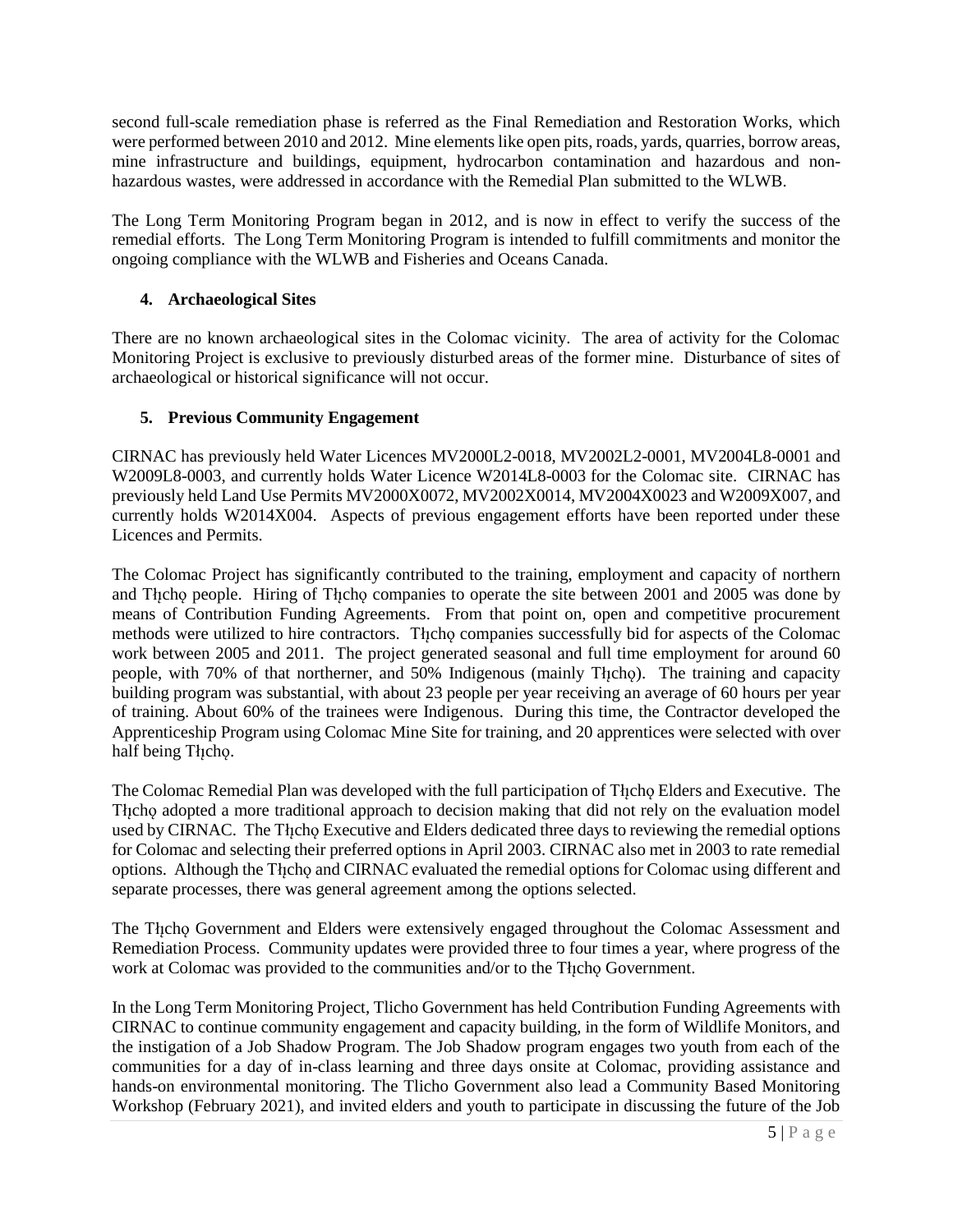Shadow program and steps forward for Community Based Monitoring, with funding and update presentations provided by CIRNAC.

The Engagement Log, provided in Appendix A, has been completed to include project-specific engagement events that have occurred since 2012. Community engagement is an integral part of the CIRNAC mandate, and the Log includes engagement activities since the start of post-remediation monitoring in 2012. The Engagement Log provides an overview of all engagement and community support provided to the Theology Government through an annual Contribution Agreement with the Theoo Government. Communications associated with the establishment of the Contribution Agreement, while extensive, have not been included in the Log.

#### **6. Current Engagement**

CIRNAC-CARD notified the Tłįcho Government, through the Department of Culture and Lands Protection (DCLP) Office, of our intent to apply for the Colomac Long Term Monitoring Project Water Licence and Land Use Permit. This notification was sent on August 13, 2021. They had no objections to the renewal of the licence and permit.

The Colomac site remains Crown land (site was not transferred to the GNWT as part of Devolution) within the Tłįcho Comprehensive Land Claims Area, so the Tłįcho Government is exclusively engaged. Other Aboriginal groups are provided project updates out of courtesy, but are not regularly included in correspondence. Interaction with the Thcho Government and other affected groups will continue to be logged in the engagement log provided in Appendix A. The Thcho Department of Culture and Lands Protection Office will continue to be the primary contact within the Tłicho Government.

Community updates on the Colomac Long Term Monitoring Project for the Tłįcho Region are scheduled annually for late February or early March. CIRNAC has committed to provision of a Job Shadow program on site with youth from each of the Tlicho Communities. The Job Shadow Program includes one day of inclass learning and three days of onsite, hand-on environmental monitoring. With the Colomac project in long-term, recurring monitoring, the community interest in the project is much lower. Elder's meetings will only be held if there is sufficient interest on the part of the Theo Elders and Theo Government.

In February 2021, the Tlicho Government led a Colomac Community Based Monitoring workshop with Tlicho elders and youth. The workshop was funded through a Contribution Funding Agreement with CIRNAC, and a project update was provided. Moving forward, Colomac Long Term Monitoring Site will be used as a training ground for Job Shadows and a Community Based Monitoring (CBM) program was set up for August 2021. The CBM will involve a Tlicho Staff led fish collection and sampling program.

Continuing engagement of the Theo will be an on-going goal of the Colomac Long Term Monitoring Project. Table 2 provides an overview of the anticipated engagement through on-going monitoring.

| <b>Engagement Trigger</b>   | <b>Purpose</b>                            | <b>Groups Involved</b> | <b>Engagement</b>       |
|-----------------------------|-------------------------------------------|------------------------|-------------------------|
|                             |                                           |                        | <b>Method</b>           |
| <b>Annual Community</b>     | To update the Thicho public on work       | TG, community          | <b>Community Public</b> |
| <b>Update</b>               | completed and planned for their region by |                        | Meeting                 |
|                             | CIRNAC-CARD. (Annually)                   |                        |                         |
| <b>On-site Observations</b> | To walk the Colomac Site to observe work  | Elders Committee, TG   | Site Tour               |
|                             | completed, to show work to be done and to |                        |                         |
|                             | obtain feedback and suggestions on site   |                        |                         |
|                             | features. (Organized for August 2021)     |                        |                         |

Table 2 – On-going Engagement Plan Overview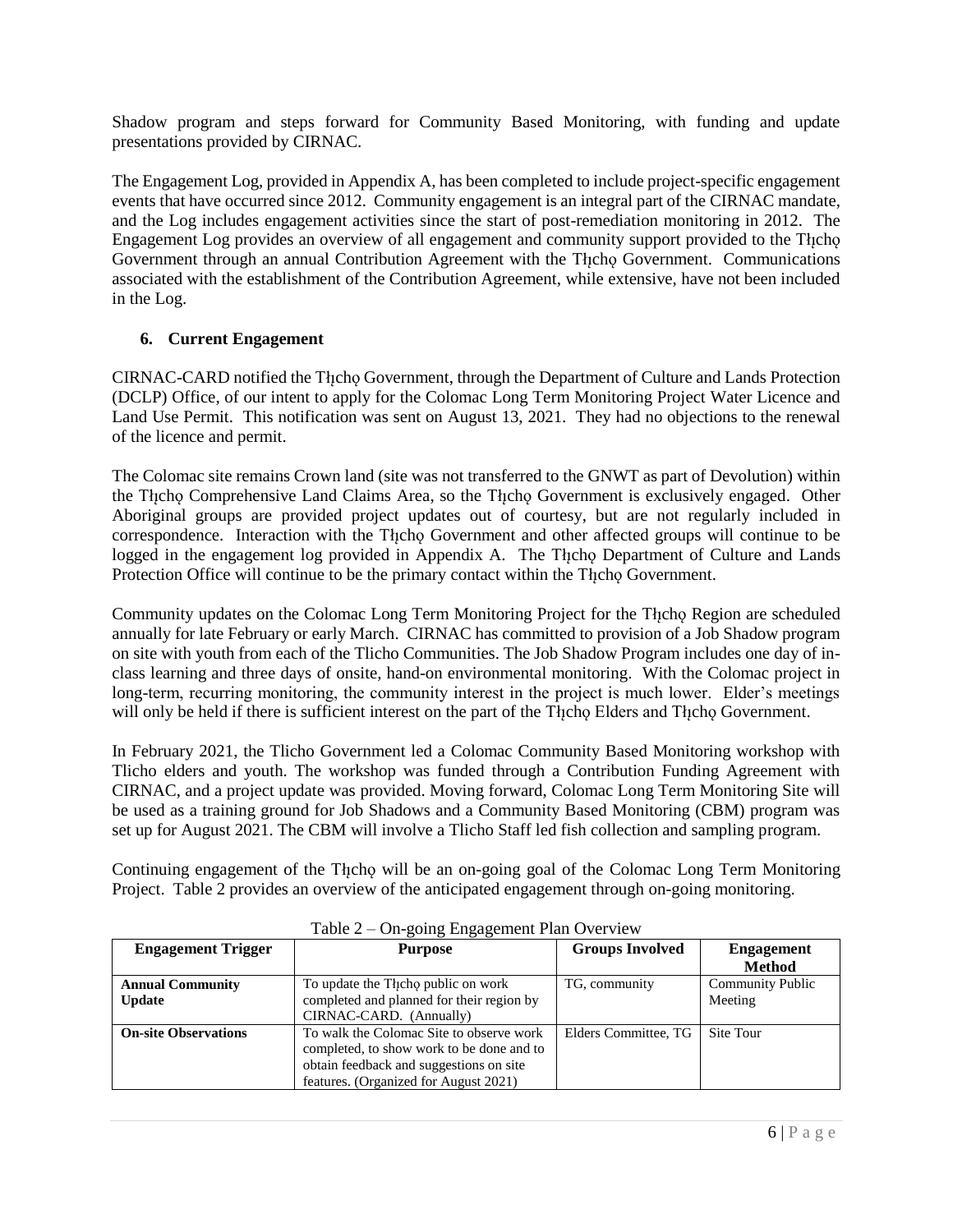| <b>Long Term Monitoring Job</b><br><b>Shadows</b> | The Job Shadows will be hired for each<br>of the Long Term Monitoring events at<br>Colomac (one in Spring and one in Fall)<br>from each of the communities.                                                      | Job Shadows, TG                          | On site capacity<br>building |
|---------------------------------------------------|------------------------------------------------------------------------------------------------------------------------------------------------------------------------------------------------------------------|------------------------------------------|------------------------------|
| <b>Community Based</b><br>Monitoring              | To monitor the health of fish and recovery<br>of the land and water in response to<br>remedial actions through the delivery of<br>training and capacity building programs<br>targeting Tlicho community members. | Job Shadows, youth,<br>community members | On-site                      |

#### **7. Dispute Resolution**

CIRNAC has developed a dispute resolution process that has been agreed to by TG Department of Culture and Lands Protection (DCLP) (Appendix B: CIRNAC 2016). The CIRNAC-CARD Dispute Resolution Process consists of the following steps:

- 1. Dispute Prevention through regular project update meetings, onsite Job Shadow Program, site tours and correspondence;
- 2. Dispute identification through Q's and A's from update meetings or correspondence with Tłįcho Department of Culture and Lands Protection;
- 3. Dispute Response initially through correspondence to confirm issue and responsible parties; once confirmed, through meetings and development of Action Plan;
- 4. Dispute Resolution through execution of Action Plan and follow-up with all affected parties; and
- 5. Dispute Escalation if issue cannot be resolved at project level, issue elevated to Senior Management who may adopt process similar to Dispute Resolution section (6.70) of the Devolution Agreement.

The Dispute Resolution section (6.70) of the Devolution Agreement states: "*Except as otherwise expressly provided in this Chapter 6, any dispute arising in respect of Waste Sites that the Parties are unable to resolve at a working level, shall be forwarded to a committee of senior officials comprised of one senior official designated by each of Canada and the GNWT and/or any affected Aboriginal Party (as the case may be) for discussion. Such committee of senior officials shall attempt to resolve such disputes.*"

An example of how Dispute Resolution has been utilized at Colomac is the caribou fence around TCA. As part of site remediation in 2007, the Crown informed Tłµcho leadership of a plan to bring the fence down. Concerns were raised around water quality within Tailings Lake and soil and vegetation quality within TCA enclosure. Following a site tour in 2008, meetings were held with Theo Elders and Theo Technical Advisor to discuss available monitoring data and a plan was developed for additional confirmatory testing of soil and vegetation. Results of that testing were discussed with the working group and with levels deemed safe for wildlife, fence was therefore decommissioned.

The letter of support for the use of the CIRNAC-CARD Dispute Resolution Process from the Thicho Government is provided in Appendix B.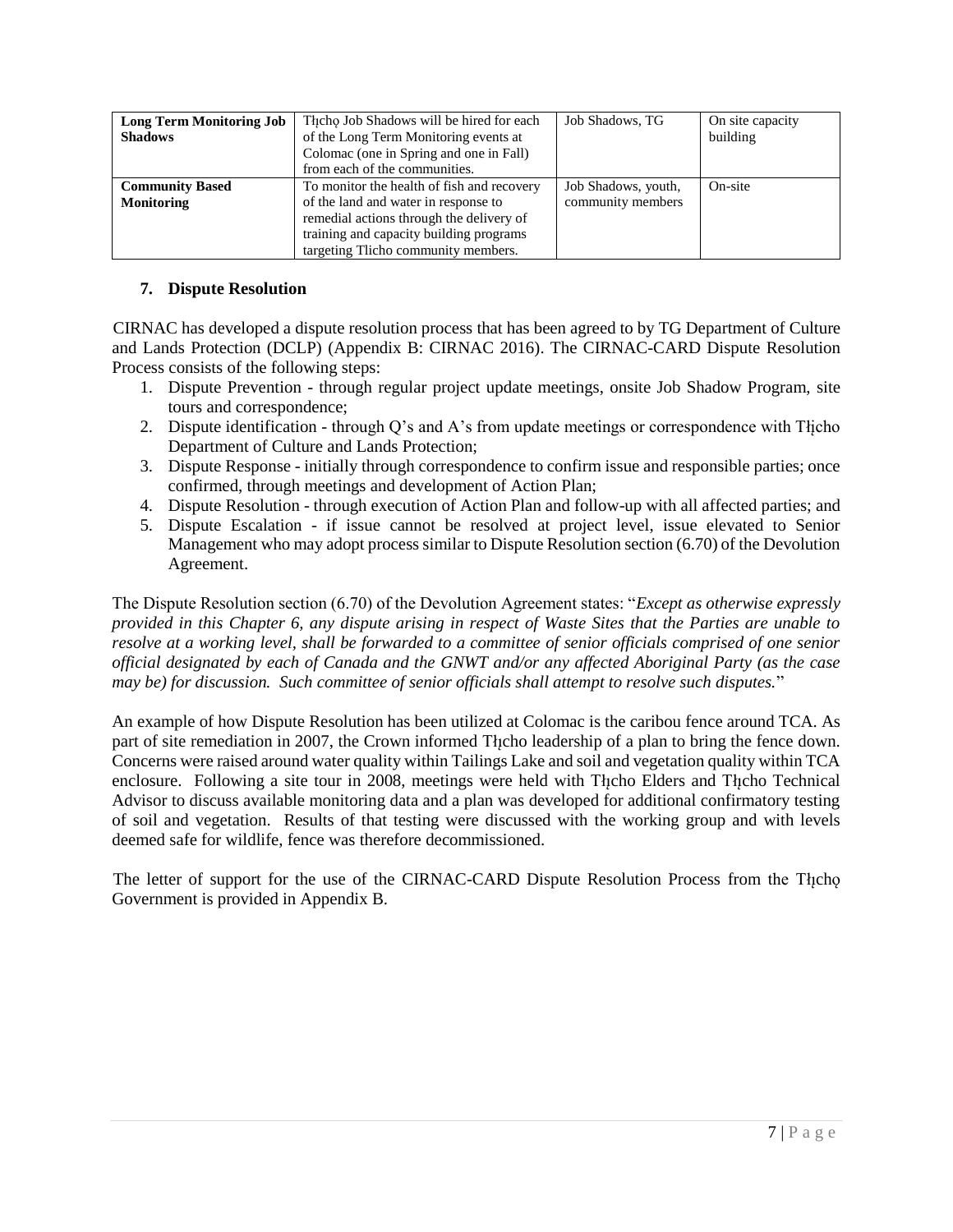### **Appendix A – Community Consultation Log**

|                     | <b>COMMUNITY CONSULTATION LOG - COLOMAC</b>                                                                                                                                                                                                                                                                                                         |                                                      |                                                                                                                                                                                                                                                                                                            |                                                                                                                                                                                                                               |                                                                                               |                                                                                                            |                                                                             |                                                                                             |                                                  |
|---------------------|-----------------------------------------------------------------------------------------------------------------------------------------------------------------------------------------------------------------------------------------------------------------------------------------------------------------------------------------------------|------------------------------------------------------|------------------------------------------------------------------------------------------------------------------------------------------------------------------------------------------------------------------------------------------------------------------------------------------------------------|-------------------------------------------------------------------------------------------------------------------------------------------------------------------------------------------------------------------------------|-----------------------------------------------------------------------------------------------|------------------------------------------------------------------------------------------------------------|-----------------------------------------------------------------------------|---------------------------------------------------------------------------------------------|--------------------------------------------------|
| <b>Date</b><br>2012 | <b>Attendees/Addressees</b>                                                                                                                                                                                                                                                                                                                         | <b>Engagement</b><br><b>Activity Type</b>            | <b>Purpose:</b>                                                                                                                                                                                                                                                                                            | <b>Issues Raised</b>                                                                                                                                                                                                          | <b>Recommendations</b>                                                                        | <b>CIRNAC-CARD Response</b>   Information Material<br>to Issue                                             | <b>Provided</b>                                                             | <b>Written</b><br><b>Correspondence</b>                                                     | <b>CIDM</b> or<br><b>GCDoc#:</b>                 |
| March 27-<br>28     | Ron Breadmore, Andrew Richardson, George Lafferty, Joel<br>Gowman, Christina Grey, Whati community member,<br>Gameti community members, Whati students, Gameti<br>students                                                                                                                                                                          | Community<br>Meetings and<br>School<br>Presentations | Community Meetings to Update the Theo communities<br>of Whati and Gameti on the Remediation of the<br>Colomac Mine. While in the communities, a school<br>outreach program was conducted in which students from<br>the local schools were taught environmental study and<br>shown how mine are cleaned-up. | None                                                                                                                                                                                                                          | None                                                                                          | Not applicable                                                                                             | Presentations                                                               | 1) Presentation -<br>Community<br>2) Presentation -<br>School                               | 1) 492941<br>2) 508388                           |
| June 22             | Ron Breadmore, Andrew Richardson, George Lafferty, Grand<br>Chief Erasmus, Chief Daniels, Chief Nitsiza, Chief Chocolate<br>and Chief Football, Michel Louis Rabesca, Robert Mackenzie,<br>Eddie Camille, and Harry Apples. Frankie Camsell. Doreen Zoe<br>(and Daughter). Whati; Pierre Beaverho and Joe Champlain<br>Alphonse Apples Joseph Judas | Site<br>Celebration                                  | To bring Thcho Chiefs and Elders to Colomac Mine<br>Site for the "Unveiling of a Commemorative Plaque".<br>The plaque commemorates the co-operative effort<br>between the Thcho and CIRNAC toward the clean-up of<br>the Colomac Site.                                                                     | None                                                                                                                                                                                                                          | None                                                                                          | Not applicable                                                                                             | None                                                                        | None                                                                                        | <b>Not</b><br>Applicable                         |
| October 11          | George Lafferty, Andrew Richardson, Nicole Dion, Be'sha<br>Blondin, Kelvin Kotchilea, Tasha Stephenson<br>Students and teachers of Mezi Community School, Whati                                                                                                                                                                                     | School<br>outreach/<br>science camp                  | A hands-on School Outreach/Science camp for the<br>Students of the Mezi Community School in Whati,<br>showing Environmental Science and contaminated sites<br>in the Theop Region                                                                                                                          | Some students did not sign photo<br>release forms                                                                                                                                                                             | None                                                                                          | Only group photos would be<br>used in publications and<br>photos showing the students<br>would be avoided. | Presentations.<br>scientific<br>demonstrations and<br>traditional knowledge | 1) Presentation<br>2) Presentation<br>3) E-mail                                             | 1) 534686<br>2) 534687<br>3) 585473              |
| 2013                |                                                                                                                                                                                                                                                                                                                                                     |                                                      |                                                                                                                                                                                                                                                                                                            |                                                                                                                                                                                                                               |                                                                                               |                                                                                                            |                                                                             |                                                                                             |                                                  |
| September<br>-11    | Kerri Garner, Ron Breadmore, Morag McPherson, Fred<br>Mandeville, John McCullum                                                                                                                                                                                                                                                                     | Letter from<br>Thcho                                 | Thcho Letter of Support for ENR Wildlife Permit and<br>DFO Permit Applications for the Aquatic and Terrestrial<br>Monitoring Program to be conducted at the Colomac<br>Mine site                                                                                                                           | The program should provide<br>opportunities for employment and<br>capacity building for Theo<br>community members through the<br>hiring of environmental and wildlife<br>monitors and on the job training for<br>job shadows. | Consideration should be taken with<br>respect to potential harvesting of<br>Bathurst caribou. | Caribou will not be<br>harvested.                                                                          | None                                                                        | 1) Letter                                                                                   | 1) 661688                                        |
| September           | Andrew Richardson, George Lafferty, Eddie Camille                                                                                                                                                                                                                                                                                                   | Site Blessing                                        | Eddie Camile led a site blessing for the Colomac site in<br>preparation for the collection of terrestrial and aquatic<br>samples.                                                                                                                                                                          | Eddie Camile noted that a caribou<br>berm at the south end of the site may<br>have been breached.                                                                                                                             | None                                                                                          | Not applicable                                                                                             | The concerns were<br>noted in the report on<br>the visit                    | 1) Site Visit<br>Report                                                                     | 1) 585905                                        |
| 2014                |                                                                                                                                                                                                                                                                                                                                                     |                                                      |                                                                                                                                                                                                                                                                                                            |                                                                                                                                                                                                                               |                                                                                               |                                                                                                            |                                                                             |                                                                                             |                                                  |
| January             | Claire Marchildon, Ron Breadmore, Emma Pike, Brett<br>Wheler                                                                                                                                                                                                                                                                                        | Letter                                               | CIRNAC-CARD provided a letter of support for the<br>Marian Watershed Community-Based Aquatic Effects<br>Monitoring Program. This program was proposed by<br>the Thcho Government for funding by CIRNAC<br>Environment & Conservation (CIMP)                                                                | None                                                                                                                                                                                                                          | None                                                                                          | None                                                                                                       | None                                                                        | 1) Letter                                                                                   | 1) 614771                                        |
| February            | George Lafferty, Ron Breadmore, Kerri Garner, Myranda<br>Bolstad, Patti Garbutt, Skye Ekendia, Henry Zoe, Joel<br>Gowman, Andrew Richardson, Sjoerd van der Wielen                                                                                                                                                                                  | E-mail                                               | Set up of Community meeting and Update for March<br>2014                                                                                                                                                                                                                                                   | Establishment of the best date for<br>bringing in the Elders                                                                                                                                                                  | Set March 5 <sup>th</sup> , 2014 as meeting date                                              | March 5 <sup>th</sup> , 2014 established<br>for Community update.                                          | E-mails                                                                     | 1) E-mail<br>2) E-mail<br>3) E-mail                                                         | 1) 625340<br>2) 628159<br>3) 646455              |
| March 5             | George Lafferty, Ron Breadmore, Kerri Garner, Myranda<br>Bolstad, Patti Garbutt, Skye Ekendia, Henry Zoe, Joel<br>Gowman, Andrew Richardson, Sjoerd van der Wielen,<br><b>Thcho Community Members</b>                                                                                                                                               | Community<br>Update<br>Meeting                       | Update Meeting for Thcho Communities; held in<br>Behchoko, but Elders flown in from other communities.<br>Provided updates on the Colomac, Rayrock and Tundra<br>projects.                                                                                                                                 | None                                                                                                                                                                                                                          | None                                                                                          | None                                                                                                       | Presentations and<br>handouts                                               | 1) Advertisement<br>of Meeting<br>2) Handouts<br>3) Presentation<br>4) Follow-up e-<br>mail | 1) 626792<br>2) 631568<br>3) 631555<br>4) 644001 |
| June                | George Lafferty, Celine Zoe, Ron Breadmore, Nancy<br>Rabesca, Sjoerd van der Wielen                                                                                                                                                                                                                                                                 | Meeting                                              | Colomac Contribution Agreement Call for Proposal and None<br>set up of funding                                                                                                                                                                                                                             |                                                                                                                                                                                                                               | None                                                                                          | None                                                                                                       | Call for Proposal                                                           |                                                                                             |                                                  |
| December            | Ron Breadmore, Laura Duncan, Sjoerd van der Wielen                                                                                                                                                                                                                                                                                                  | Letter                                               | Notification of TG of intent to renew Water Licence and None<br>Land Use Permit                                                                                                                                                                                                                            |                                                                                                                                                                                                                               | None                                                                                          | Not applicable                                                                                             | Letter                                                                      | 1) Letter                                                                                   | 1) 674806                                        |
| 2015                |                                                                                                                                                                                                                                                                                                                                                     |                                                      |                                                                                                                                                                                                                                                                                                            |                                                                                                                                                                                                                               |                                                                                               |                                                                                                            |                                                                             |                                                                                             |                                                  |
| January12           | George Lafferty, Andrew Richardson, Ron Breadmore,<br>Myranda Bolstad, Mary Hewitt, Kevin Stevens, Jimmy Bruneau<br>School Teachers and Students                                                                                                                                                                                                    | School<br>Outreach                                   | School outreach program to teach students at Jimmy<br>Bruneau School the science of re-vegetation and plant<br>studies.                                                                                                                                                                                    | None                                                                                                                                                                                                                          | None                                                                                          | None                                                                                                       | Presentation                                                                | 1) Presentation                                                                             | 1) 676992                                        |
| March 10            | Ron Breadmore, Laura Duncan, George Lafferty, Andrew<br>Richardson, Myranda Bolstad, Elders and Community<br>Members                                                                                                                                                                                                                                | Community<br>Update<br>Meeting                       | Update Meeting for Thcho Communities; held in<br>Behchoko, but Elders flown in from other communities.<br>Provided updates on the Colomac and Rayrock projects.                                                                                                                                            | None                                                                                                                                                                                                                          | None                                                                                          | None                                                                                                       | Letter, presentations<br>and Handouts                                       | 1) Letter<br>2) Presentation                                                                | 1) 683179<br>2) 682928                           |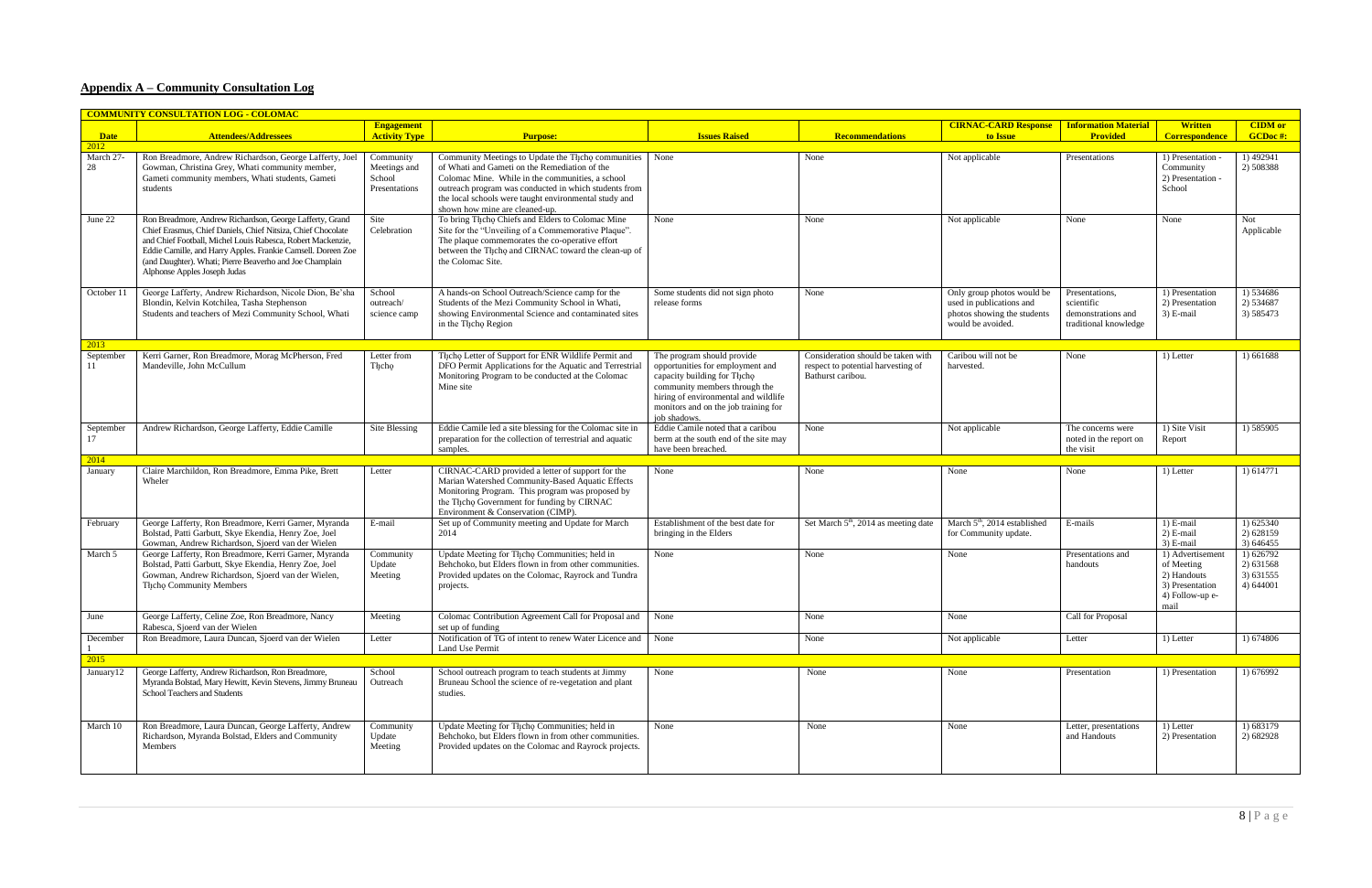|                  | <b>COMMUNITY CONSULTATION LOG - COLOMAC</b>                                                                                                                                                                                                                                                                                                                                                                                                            |                                           |                                                                                                                                                                                                                                                                       |                                                                                                             |                                                                             |                                                                             |                                                |                                                                  |                                     |
|------------------|--------------------------------------------------------------------------------------------------------------------------------------------------------------------------------------------------------------------------------------------------------------------------------------------------------------------------------------------------------------------------------------------------------------------------------------------------------|-------------------------------------------|-----------------------------------------------------------------------------------------------------------------------------------------------------------------------------------------------------------------------------------------------------------------------|-------------------------------------------------------------------------------------------------------------|-----------------------------------------------------------------------------|-----------------------------------------------------------------------------|------------------------------------------------|------------------------------------------------------------------|-------------------------------------|
| <b>Date</b>      | <b>Attendees/Addressees</b>                                                                                                                                                                                                                                                                                                                                                                                                                            | <b>Engagement</b><br><b>Activity Type</b> | <b>Purpose:</b>                                                                                                                                                                                                                                                       | <b>Issues Raised</b>                                                                                        | <b>Recommendations</b>                                                      | <b>CIRNAC-CARD Response</b><br>to Issue                                     | <b>Information Material</b><br><b>Provided</b> | <b>Written</b><br><b>Correspondence</b>                          | <b>CIDM</b> or<br>GCDoc#:           |
| June             | George Lafferty, Celine Zoe, Ron Breadmore, Nancy<br>Rabesca, Sjoerd van der Wielen                                                                                                                                                                                                                                                                                                                                                                    | Meeting                                   | Colomac Contribution Agreement Call for Proposal and<br>set up of funding                                                                                                                                                                                             | None                                                                                                        | None                                                                        | None                                                                        | Call for Proposal                              |                                                                  |                                     |
| August 11-<br>14 | Leslie Grey, Mischelle Remigio, Mary Hewitt, Henri<br>Mantla, Leon Ekendia, Jonas Lafferty, Kevin Stevens,<br>Sarah Mediouni, Leighanne Evans, James Bannister, Mike<br>Hepburn, Rebekah Hamp, Kevin MacColl                                                                                                                                                                                                                                           | Field Program<br>Outreach                 | Revegetation Outreach Program: a program to exchange<br>information on vegetation at the Colomac Site. Plant<br>species were identified in the re-vegetated areas and a<br>The Elder provided the The ho name of the plant and<br>information on its traditional use. | None                                                                                                        | None                                                                        | None                                                                        | Reference sheet                                | 1) Sheet                                                         | 1) 767520                           |
| November<br>23   | George Lafferty, Myranda Bolstad, Mary Hewitt, Kevin<br>Stevens, Kevin MacColl, Rebekah Hamp Jimmy Bruneau<br>School Teachers and Students                                                                                                                                                                                                                                                                                                             | School<br>Outreach                        | School outreach program to teach students at Jimmy<br>Bruneau School the science of re-vegetation and plant<br>studies.                                                                                                                                               | None                                                                                                        | None                                                                        | None                                                                        | Presentation                                   | 1) Presentation                                                  | 1) 676992                           |
| 2016             |                                                                                                                                                                                                                                                                                                                                                                                                                                                        |                                           |                                                                                                                                                                                                                                                                       |                                                                                                             |                                                                             |                                                                             |                                                |                                                                  |                                     |
| March 08         | George Lafferty, Ron Breadmore, Myranda Bolstad -<br>Elders; Virginia Lamouelle, Cathy Dryneck, Joseph<br>Judas, Jimmy N. Rabesca, Narcisse Bishop, Joseph<br>Champlain, Louis Zoe, Joe Mantla, Noel Drybones,<br>Eddie Camille, and Phillip Huskey DCLP; Jessica<br>Hum, Phoebe Rabesca, and Petter Jacobsen. Thcho<br>Support; Joe Mackenzie, James Wahshee, Jonas<br>Lafferty, James Rabesca and Lisa Marie. Members<br>of the communities invited. | Public Update                             | All Remediation Project Update (including Colomac)<br>for the Thcho community of Behchoko was held to<br>present the findings from 2015 and up-coming work.<br>Other sites included were GBL site, BMR, Tundra.                                                       | Community member commented that<br>he used to work at Colomac and he<br>thought the site had made him sick. | None                                                                        | None                                                                        | Presentation                                   | 1) Presentation<br>2) Minutes                                    | 1) 840595 2)<br>840702              |
| May 12           | Andrew Richardson, Sjoerd van der Wielen, Ron<br>Breadmore, George Lafferty                                                                                                                                                                                                                                                                                                                                                                            | Email                                     | Letter; to use CIRNAC-CARD Dispute Resolution<br>Process at the Colomac and Rayrock Mine Sits                                                                                                                                                                         | None                                                                                                        | None                                                                        | None                                                                        | Letter                                         | 1) Email                                                         | 1) 845347<br>2) 839442<br>3) 674408 |
| June 15          | Kathryn Eagles, George Lafferty, Tyanna Steinwand,<br>Jessica Hum                                                                                                                                                                                                                                                                                                                                                                                      | Email                                     | Request for Proposal to develop a Contribution Funding<br>Agreement, and Youth Training Program.                                                                                                                                                                      | None                                                                                                        | Youth training program should be<br>involved in the Care and<br>Maintenance | CIRNAC committed to<br>continuing this discussion to<br>implement in future | None                                           | 1) Email                                                         | 1) 932120                           |
| 2017             |                                                                                                                                                                                                                                                                                                                                                                                                                                                        |                                           |                                                                                                                                                                                                                                                                       |                                                                                                             |                                                                             |                                                                             |                                                |                                                                  |                                     |
| July 13          | Kathryn Eagles, Katherine Meese, Andrew<br>Richardson, Stanley Yee, Jessica Hum, Michael<br>Birlea, Tyanna Steinwand                                                                                                                                                                                                                                                                                                                                   | Meeting                                   | CIRNAC Project Management meet with Tlicho<br>Government Staff to discuss Colomac Care and<br>Maintenance work with BEAHR Youth on July 17th.                                                                                                                         | Time remaining to complete the work                                                                         | None                                                                        | Implementation of CFA<br>including Youth Involvement                        | None                                           | 1) Email                                                         | 1) 933872                           |
| September<br>14  | Kathryn Eagles, Jessica Hum, Eric Leonard, Jim<br>Marting, Nancy Rabesca, Tammy Steinwand, Tyanna<br>Steinwand, George Lafferty, Andrew Richardson                                                                                                                                                                                                                                                                                                     | Email                                     | Finalized the Care & Maintenance Budget and Proposal Care and Maintenance start date<br>for the Contribution Funding Agreement                                                                                                                                        |                                                                                                             | None                                                                        | Provided further information Proposal and Budget                            |                                                | 1) Email<br>2) Care and<br>Maintenance<br>Proposal and<br>Budget | $1)$ 931511 2)<br>912283            |
| October 25       | Kathryn Eagles, George Lafferty, Andrew<br>Richardson, Tlicho Elders, Tlicho Youth, Tammy<br>Steinwand                                                                                                                                                                                                                                                                                                                                                 | Site Tour and<br>Ceremony                 | Site tour of Colomac, with Drum ceremony and<br>speakers.                                                                                                                                                                                                             | None                                                                                                        | None                                                                        | None                                                                        | None                                           | 1) Agenda                                                        | 1) 929027                           |
| October 28       | Kathryn Eagles, George Lafferty, Andrew<br>Richardson, Jessica Hum                                                                                                                                                                                                                                                                                                                                                                                     | Email                                     | Email sent to Tlicho Government Lands Department<br>regarding unsafe ice conditions at Colomac Site.                                                                                                                                                                  | None                                                                                                        | None                                                                        | None                                                                        | Email notification                             | 1) Email                                                         | 1) 931748<br>2) 931750              |
| 2018             |                                                                                                                                                                                                                                                                                                                                                                                                                                                        |                                           |                                                                                                                                                                                                                                                                       |                                                                                                             |                                                                             |                                                                             |                                                |                                                                  |                                     |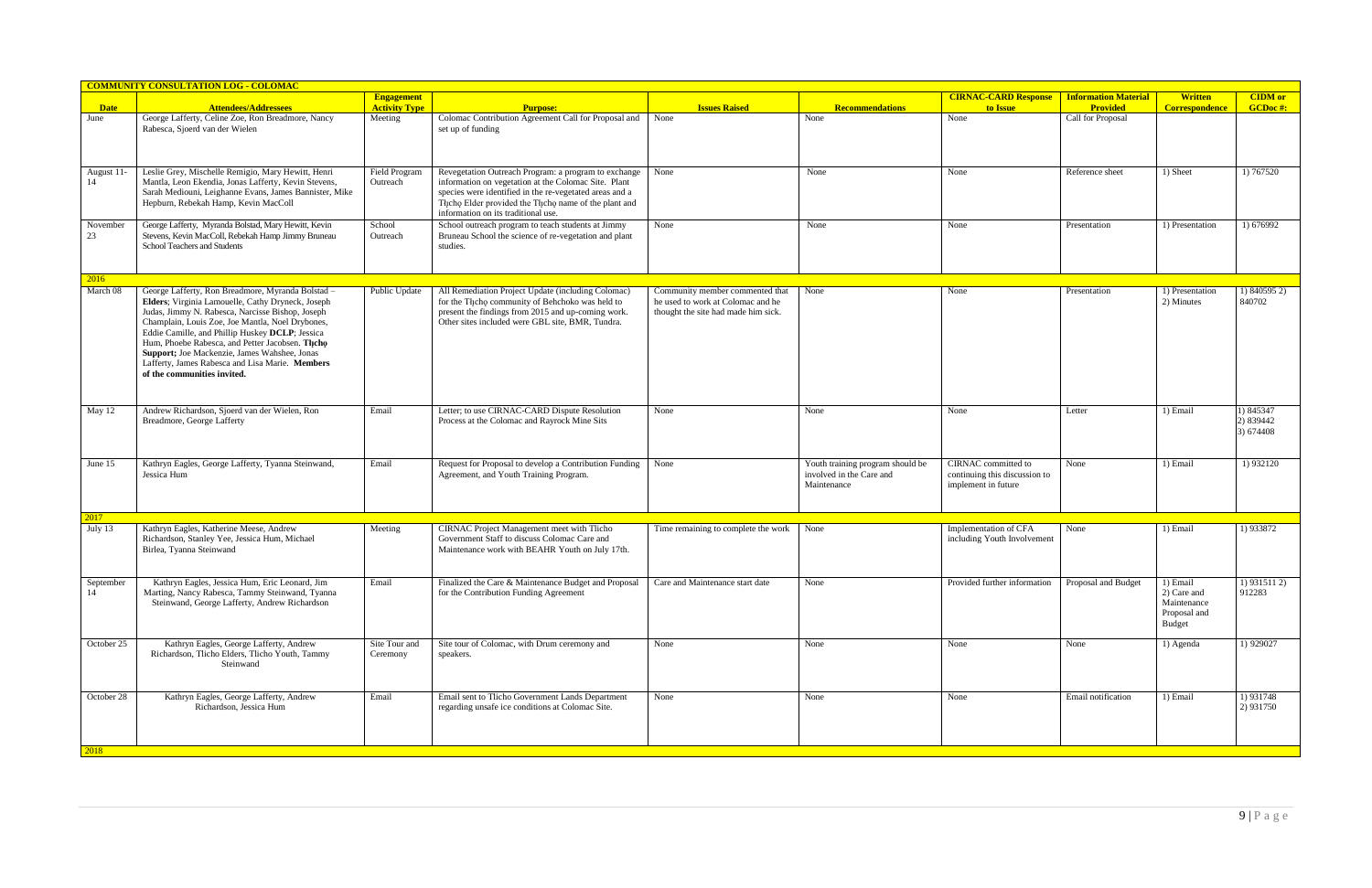|                        | <b>COMMUNITY CONSULTATION LOG - COLOMAC</b>                                                                                                                                                                                                                                                                                                                                                                                                                                 |                                                                                 |                                                                                                                                                                                                                                                                                                           |                                                                                    |                                                                                                                                                       |                                                                                                                                                                                                               |                                                                         |                                         |                            |
|------------------------|-----------------------------------------------------------------------------------------------------------------------------------------------------------------------------------------------------------------------------------------------------------------------------------------------------------------------------------------------------------------------------------------------------------------------------------------------------------------------------|---------------------------------------------------------------------------------|-----------------------------------------------------------------------------------------------------------------------------------------------------------------------------------------------------------------------------------------------------------------------------------------------------------|------------------------------------------------------------------------------------|-------------------------------------------------------------------------------------------------------------------------------------------------------|---------------------------------------------------------------------------------------------------------------------------------------------------------------------------------------------------------------|-------------------------------------------------------------------------|-----------------------------------------|----------------------------|
| <b>Date</b>            | <b>Attendees/Addressees</b>                                                                                                                                                                                                                                                                                                                                                                                                                                                 | <b>Engagement</b><br><b>Activity Type</b>                                       | <b>Purpose:</b>                                                                                                                                                                                                                                                                                           | <b>Issues Raised</b>                                                               | <b>Recommendations</b>                                                                                                                                | <b>CIRNAC-CARD Response</b><br>to Issue                                                                                                                                                                       | <b>Information Material</b><br>Provided                                 | <b>Written</b><br><b>Correspondence</b> | <b>CIDM</b> or<br>GCDoc#:  |
| January 16             | Noel Drybones, Louis Zoe, Jo Champlain, Albina<br>Nitsiza, Alfred Flunkie, Archie Zoe, Donovan Romie,<br>Eileen Mantla, Eric Zoe, Forrest Blackduck, Gerrick<br>Moosenose, Kevin Crookedhand, Lisa Marie Zoe,<br>Louisa Nitsiza, Mary Chocolate, Peter Nitsiza, Robert<br>Nitsiza and Tracella Romie. (Youth from Gameti,<br>youth from Whati), Tyanna Steinwand                                                                                                            | Youth<br>Participation<br>on Project<br>Clean-up                                | Four week Work-to-Learn Program with Tlicho youth,<br>with care and maintenance of Colomac Mine                                                                                                                                                                                                           | None                                                                               | None                                                                                                                                                  | None                                                                                                                                                                                                          | None                                                                    | 1) Email                                | 1) 12463277                |
| 2019                   |                                                                                                                                                                                                                                                                                                                                                                                                                                                                             |                                                                                 |                                                                                                                                                                                                                                                                                                           |                                                                                    |                                                                                                                                                       |                                                                                                                                                                                                               |                                                                         |                                         |                            |
| November               | Jessica Wilson, Dawn Keim, Jessica Hurtubise, Glen<br>Guthrie, Richard Simon, Stephanie Poole, Violet<br>Camsell-Blondin, Jolene Husky, Geoff Clark, Sarah<br>Gillis, Mary Black                                                                                                                                                                                                                                                                                            | Email                                                                           | CARD provided notification of LUP extension request<br>to WLWB. NSMA, LKDFN, DKFN, AIM, and Tlicho<br>acknowledged receipt of email and expressed no<br>concerns.                                                                                                                                         | None                                                                               | None                                                                                                                                                  | None                                                                                                                                                                                                          | Email                                                                   | 1) example Email                        | 1) 57796385                |
| 2020                   |                                                                                                                                                                                                                                                                                                                                                                                                                                                                             |                                                                                 |                                                                                                                                                                                                                                                                                                           |                                                                                    |                                                                                                                                                       |                                                                                                                                                                                                               |                                                                         |                                         |                            |
| July 24                | Dawn Keim, Violet Camsell-Blondin, George<br>Lafferty                                                                                                                                                                                                                                                                                                                                                                                                                       | Tele-meeting                                                                    | CFA planning meeting for Colomac Long Term<br>Monitoring Project for Fiscal Year 2020-21 CFA                                                                                                                                                                                                              | None                                                                               | None                                                                                                                                                  | None                                                                                                                                                                                                          | None                                                                    |                                         |                            |
| August 12-<br>14       | Jessica Wilson, Cassandra Kaminski, Matt Kitchen,<br>Jeff Rosnawski, Ryan Joseph Mackenzie, Damon<br>Grosco, Albert Nitsiza, Robert Nitsiza                                                                                                                                                                                                                                                                                                                                 | <b>Job Shadow</b><br>and Long Term<br>Monitoring<br>Program                     | Job Shadow program at Colomac Site was provided by<br>Blumetric staff during the First Long Term Monitoring<br>Program of 2020                                                                                                                                                                            | None                                                                               | None                                                                                                                                                  | None                                                                                                                                                                                                          | None                                                                    |                                         | 1) 81050241                |
| September<br>$23 - 25$ | Matt Kitchen, Jeff Rosnawski, Beth Cowan, Bethany<br>Apples, Evangeline Huskey, Peter Huskey, Narcisse<br>Rebaska                                                                                                                                                                                                                                                                                                                                                           | Job Shadow<br>and Long Term<br>Monitoring<br>Program                            | Job Shadow program at Colomac Site was provided by<br>Blumetric staff during the Fall Long Term Monitoring<br>Program of 2020                                                                                                                                                                             | None                                                                               | None                                                                                                                                                  | None                                                                                                                                                                                                          | None                                                                    |                                         | 1) 83927874                |
| 2021                   |                                                                                                                                                                                                                                                                                                                                                                                                                                                                             |                                                                                 |                                                                                                                                                                                                                                                                                                           |                                                                                    |                                                                                                                                                       |                                                                                                                                                                                                               |                                                                         |                                         |                            |
| January 22             | Dawn Keim George Lafferty Violet Camsell-Blondin                                                                                                                                                                                                                                                                                                                                                                                                                            | Tele-meeting                                                                    | Finalize CFA budget for 2021-22 and outstanding<br>balances from 2020-21                                                                                                                                                                                                                                  | None                                                                               | None                                                                                                                                                  | None                                                                                                                                                                                                          | None                                                                    | None                                    | None                       |
| February 1             | Joline Huskey, Doreen Washie, Dawn Keim, Beth Cowan,<br>George Lafferty                                                                                                                                                                                                                                                                                                                                                                                                     | Tele-meeting                                                                    | Planning meeting to set up Community Based<br>Monitoring Workshop and outline contribution<br>agreements (CFA)                                                                                                                                                                                            | Video conferencing from all the<br>communities will be difficult to set<br>up.     | Would be better to have all<br>participants flown to Yellowknife<br>for an in person workshop CIRNAC<br>and Firelight can be virtual                  | The issue of hosting video<br>conferences from each of the<br>communities, and decision to<br>host an in person workshop<br>with online CIRNAC<br>presence, and Tlicho to hire<br>Firelight to facilitate.    | None                                                                    |                                         | 1) 97010731                |
| February<br>$17 - 18$  | Michel Louie Rabesca; Jimmy Kodzin; Joseph Judas;<br>Charlie Apples; Louis Zoe; Nick Football; Noella Kodzin;<br>Marie Adele Rabesca; Jimmy B Rabesca; Joesph<br>Moosenose; Francis Simpson; Fred Mantla; Frank<br>Arrowmaker; Joseph Dryneck; Alphonse Apples; Rosa<br>Huskey; Bethany Apples; Colby Rabesca; Joline Huskey;<br>Doreen Washie; Violet Camsell-Blondin; Michael Birlea;<br>Paul Vesci; Janelle Kuntz; David Percy; Beth Cowan;<br>Dawn Kiem; Jessica Wilson | Tlicho<br>Community<br>Based<br>Monitoring<br>Workshop                          | Tlicho Community Based Monitoring (CBM) Workshop   Elders identified key locations of<br>with Tlicho Elders and youth. CIRNAC presented a<br>summary of the past CBM workshops and outcomes, as<br>well as an overview of Colomac mine, remediation,<br>Long Term Monitoring, and the Job Shadow Program. | concern and parameters of concern to<br>be monitored by community<br>participants. | To conduct an Elders tour. To send<br>each community a copy of the<br>Colomac site map. The Job Shadow<br>Program should include more<br>communities. | CIRNAC to provide an<br>elders tour with CBM in<br>August 2021, and will send<br>each community the site map<br>of Colomac. In 2021, the Job<br>Shadow Program will start<br>rotating between<br>communities. | Workshop Agenda,<br>Slide deck of<br>presentations, Maps of<br>Colomac, | 1) Workshop<br>Summary                  | 1) 91912501                |
| March 18               | Dawn Keim, Beth Cowan, Violet Camsell-Blondin                                                                                                                                                                                                                                                                                                                                                                                                                               | Tlicho<br>Colomac<br>Community<br>Based<br>Monitoring<br>Program<br>Development | Community Based Monitoring Program Development<br>discussion and CFA update                                                                                                                                                                                                                               | None                                                                               | None                                                                                                                                                  | None                                                                                                                                                                                                          | <b>Budget Summary</b>                                                   | 1) Email                                | 1) 97001025                |
| April 20               | Dawn Keim, Beth Cowan, Ron Breadmore Violet Camsell-<br>Blondin, George Lafferty                                                                                                                                                                                                                                                                                                                                                                                            | Tele-meeting                                                                    | Project Activities Update and CFA Discussion FY21-22   None                                                                                                                                                                                                                                               |                                                                                    | None                                                                                                                                                  | None                                                                                                                                                                                                          | Agenda                                                                  | Agenda/ Email                           | 1) 97000003<br>2) 94003598 |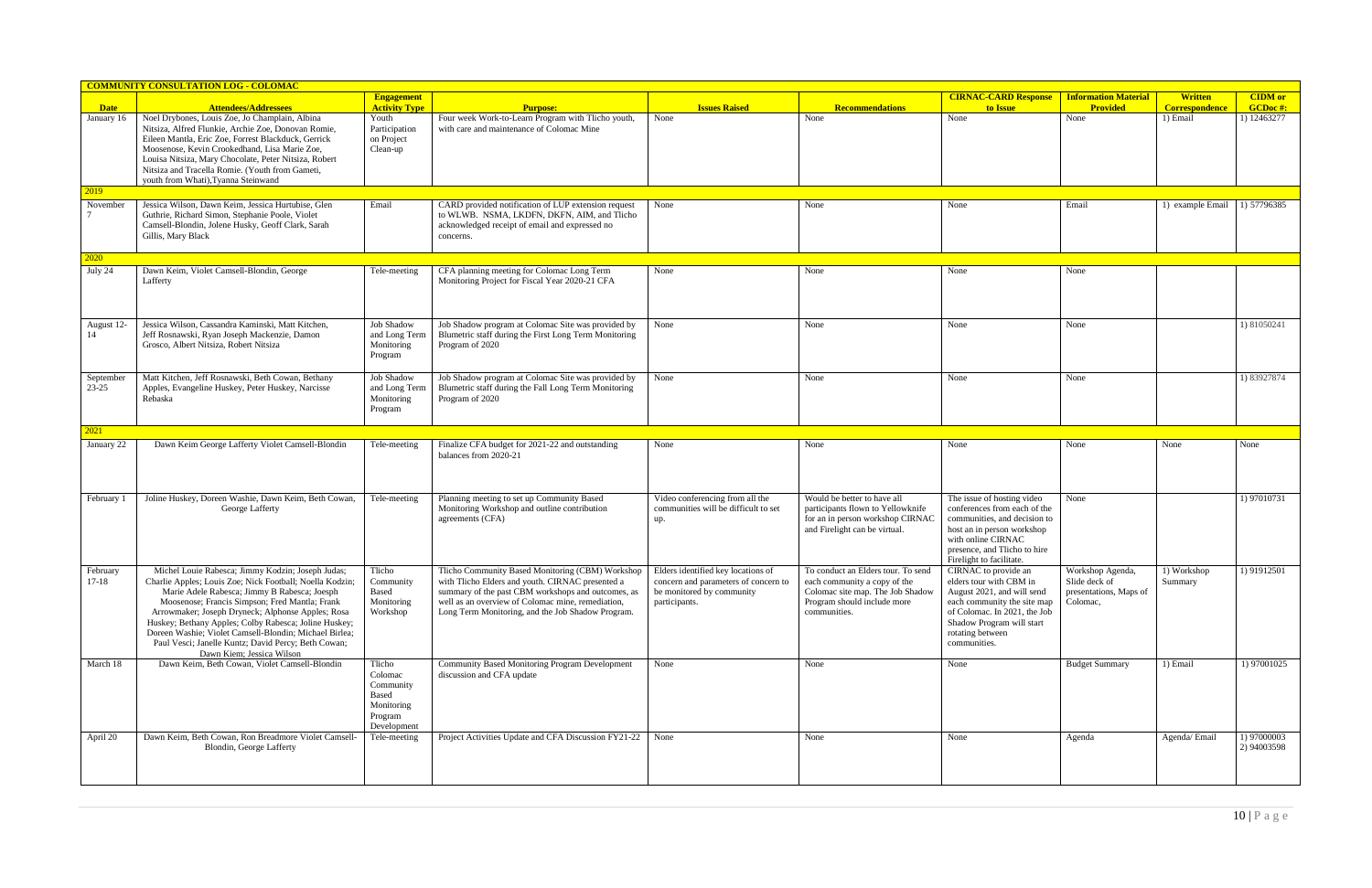|             | <b>COMMUNITY CONSULTATION LOG - COLOMAC</b>                                                                                                                                                                                                                                                                                                                                                                                                                                                                                                                                                         |                                           |                                                                                                                                                                                                                       |                                                                                                                                                                                                                                                                                                                                                                                                                                                                                                                                                                                                                                                                                                                                                                                                                                                                                                                                              |                        |                                                                |                                                                     |                                                                                                                                                                                                                                                                                                                                           |                                                                                                                                                     |
|-------------|-----------------------------------------------------------------------------------------------------------------------------------------------------------------------------------------------------------------------------------------------------------------------------------------------------------------------------------------------------------------------------------------------------------------------------------------------------------------------------------------------------------------------------------------------------------------------------------------------------|-------------------------------------------|-----------------------------------------------------------------------------------------------------------------------------------------------------------------------------------------------------------------------|----------------------------------------------------------------------------------------------------------------------------------------------------------------------------------------------------------------------------------------------------------------------------------------------------------------------------------------------------------------------------------------------------------------------------------------------------------------------------------------------------------------------------------------------------------------------------------------------------------------------------------------------------------------------------------------------------------------------------------------------------------------------------------------------------------------------------------------------------------------------------------------------------------------------------------------------|------------------------|----------------------------------------------------------------|---------------------------------------------------------------------|-------------------------------------------------------------------------------------------------------------------------------------------------------------------------------------------------------------------------------------------------------------------------------------------------------------------------------------------|-----------------------------------------------------------------------------------------------------------------------------------------------------|
| <b>Date</b> | <b>Attendees/Addressees</b>                                                                                                                                                                                                                                                                                                                                                                                                                                                                                                                                                                         | <b>Engagement</b><br><b>Activity Type</b> | <b>Purpose:</b>                                                                                                                                                                                                       | <b>Issues Raised</b>                                                                                                                                                                                                                                                                                                                                                                                                                                                                                                                                                                                                                                                                                                                                                                                                                                                                                                                         | <b>Recommendations</b> | <b>CIRNAC-CARD Response</b>   Information Material<br>to Issue | <b>Provided</b>                                                     | <b>Written</b><br><b>Correspondence</b>                                                                                                                                                                                                                                                                                                   | <b>CIDM</b> or<br><b>GCDoc#:</b>                                                                                                                    |
| April 21    | Dawn Keim, Michael Birlea                                                                                                                                                                                                                                                                                                                                                                                                                                                                                                                                                                           | Meeting                                   | Reporting requirements for the Tlicho Community<br>Based Monitoring Program. Budget requirements for<br>fish sample processing.                                                                                       |                                                                                                                                                                                                                                                                                                                                                                                                                                                                                                                                                                                                                                                                                                                                                                                                                                                                                                                                              |                        |                                                                |                                                                     |                                                                                                                                                                                                                                                                                                                                           |                                                                                                                                                     |
| June 29     | Beth Cowan, Dawn Keim, Violet Camsell-Blondin, Doreen<br>Washie, Pam Drybones                                                                                                                                                                                                                                                                                                                                                                                                                                                                                                                       | Email                                     | Provided Tlicho Government with a Job Shadow<br>Package to be sent to communities with an Introduction<br>to the Colomac Job Shadow Program and Candidate<br>Criteria                                                 | None                                                                                                                                                                                                                                                                                                                                                                                                                                                                                                                                                                                                                                                                                                                                                                                                                                                                                                                                         | None                   | None                                                           | <b>Job Shadow Package</b><br>Introduction and<br>Candidate Criteria | 1) Job Shadow<br>Introduction<br>2) Job Shadow<br>Candidate Criteria                                                                                                                                                                                                                                                                      | 1) 95182908<br>2) 95178501                                                                                                                          |
| July 19     | Dawn Keim, Violet Camsell-Blondin Paul Vecsei, Beth<br>Cowan                                                                                                                                                                                                                                                                                                                                                                                                                                                                                                                                        | Tele-meeting                              | Discussed planning the Colomac Community Based<br>Monitoring Program. Decided on a date to plan for: Aug<br>31 and Sept 1 2021. Pickup members from each<br>community on the way to site.                             | None                                                                                                                                                                                                                                                                                                                                                                                                                                                                                                                                                                                                                                                                                                                                                                                                                                                                                                                                         | None                   | None                                                           | None                                                                | 1) Email                                                                                                                                                                                                                                                                                                                                  | 1) 97010851                                                                                                                                         |
| July 27&30  | Beth Cowan, Dawn Keim, Violet Camsell-Blondin, Paul<br>Vecsei                                                                                                                                                                                                                                                                                                                                                                                                                                                                                                                                       | Tele-meeting                              | Planning meeting to discuss the Colomac Community<br>Based Monitoring Program. Decided on a date to plan<br>for: Aug 31 and Sept 1 2021. Confirmed number of<br>participants and fish sampling program and reporting. | None                                                                                                                                                                                                                                                                                                                                                                                                                                                                                                                                                                                                                                                                                                                                                                                                                                                                                                                                         | None                   | None                                                           | None                                                                | $1)$ Agenda                                                                                                                                                                                                                                                                                                                               | 1) 96642875<br>2) 96734044                                                                                                                          |
| August 13   | Beth Cowan, Dawn Keim (CIRNAC), Violet Camsell-<br>Blondin, Michael Birlea, Graze Mackenzie (Tlicho<br>Government), Stephanie Poole (Akaitcho Interim Measures<br>Agreement Implementation Office), Geoff Clark<br>(Kitikmeot Inuit Association), Bill Enge (North Slave Metis<br>Alliance), Ryan Miller, Sarah Gillis (Yellowknives Dene<br>First Nation), Richard Simon (Deninu Kue First Nation),<br>Lutsel K'e Dene First Nation WLED Manager, Jody<br>Pellissey (Wek'eezhii Renewable Resource Board), Glen<br>Mackay (GNWT- PWNHC), Scott Stewart (GNWT-<br>Lands), James Hodson (GNWT – ENR) | Email with<br>letter of<br>engagement     | Email with letter of engagement sent for the Colomac<br>Long Term Monitoring Project Application Package                                                                                                              | Response from Tlicho, NSMA,<br>YKDFN, DKFN, WRRB, GNWT-<br>PWNHC, with no issues raised.<br>Tlicho Government reviewed<br>Engagement Plan and signed off on it.<br>Follow up email sent to Akaitcho<br>Interim Measures Agreement<br>Implementation Office, KIA, LKDFN<br>and GNWT-ENR on September 28.<br>Response from GNWT-ENR with no<br>issues raised.<br>Follow up call with Akaitcho Interim<br>Measures Agreement Implementation<br>Office, KIA, LKDFN on October 4.<br>No response from LKDFN.<br>Follow up email with KIA on October<br>4. No response from KIA.<br>Follow up call with Akaitcho Interim<br>Measures Agreement Implementation<br>Office on October 7, with no issues<br>raised. Confirmation email response.<br>Forwarded on additional emails for<br>LKDFN contacts. Additional LKDFN<br>email contacts were sent a follow up<br>email on October 7. Response<br>received on October 8, with no issues<br>raised. | None                   | None                                                           | Letter of Engagement                                                | 1) DKFN<br>response<br>2) WRRB<br>response<br>3) NSMA<br>response<br>4) GNWT - Lands<br>Response<br>5) GNWT-<br><b>PWNHC</b><br>Response<br>$6)$ GNWT – ENR<br>response<br>7) TG response<br>8) Akaitcho<br><b>Interim Measures</b><br>Agreement<br>Implementation<br>Office response<br>9) LKDFN<br>response<br>10) Engagement<br>Letter | 1) 97097610<br>2) 97095764<br>3) 97317517<br>4) 97101655<br>5) 97317823<br>6) 98028921<br>7) 97704386<br>8) 98188051<br>9) 98196894<br>10) 96968047 |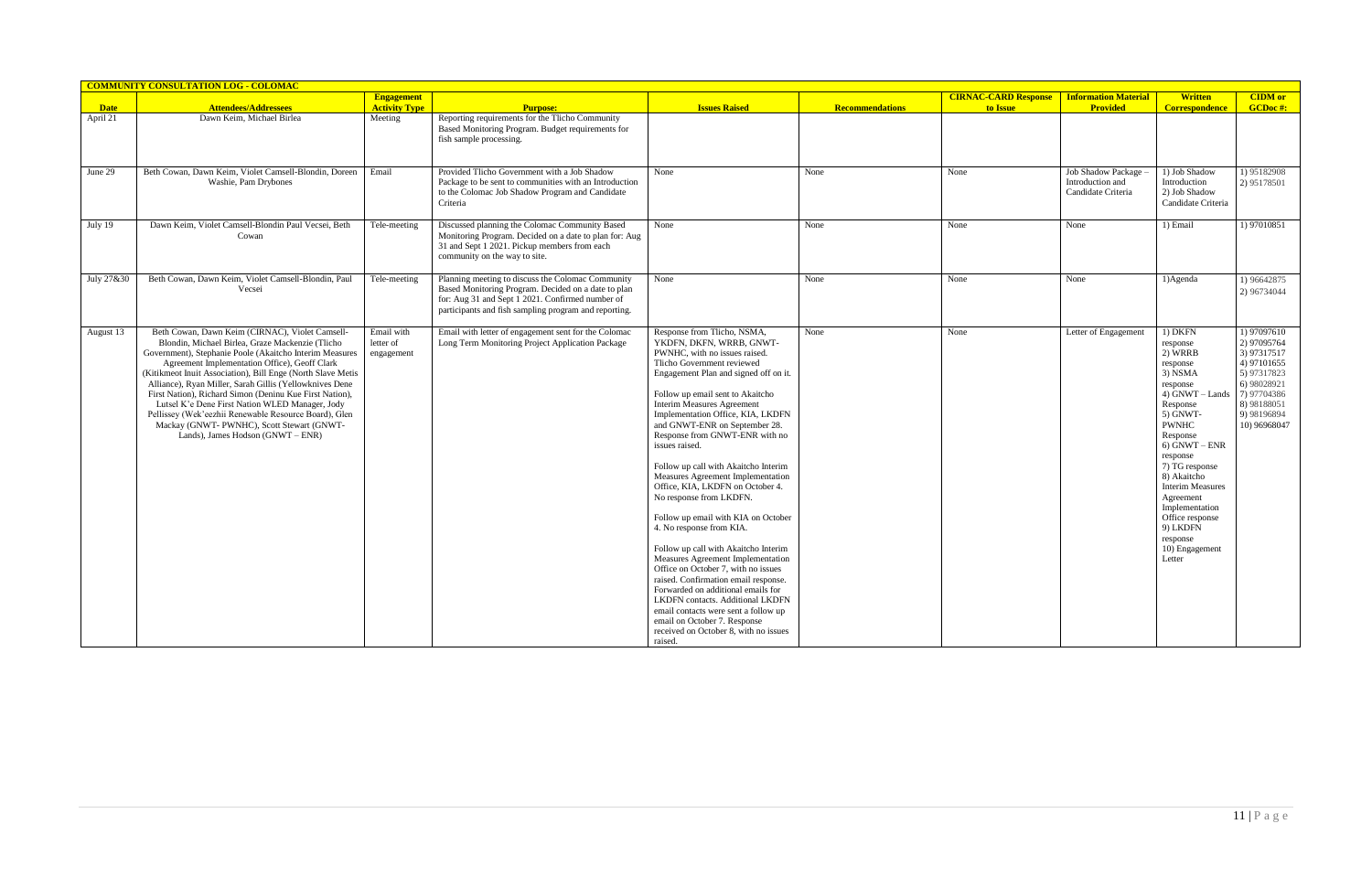# **Appendix B**

Letter of Agreement to Use CIRNAC Dispute Resolution Process